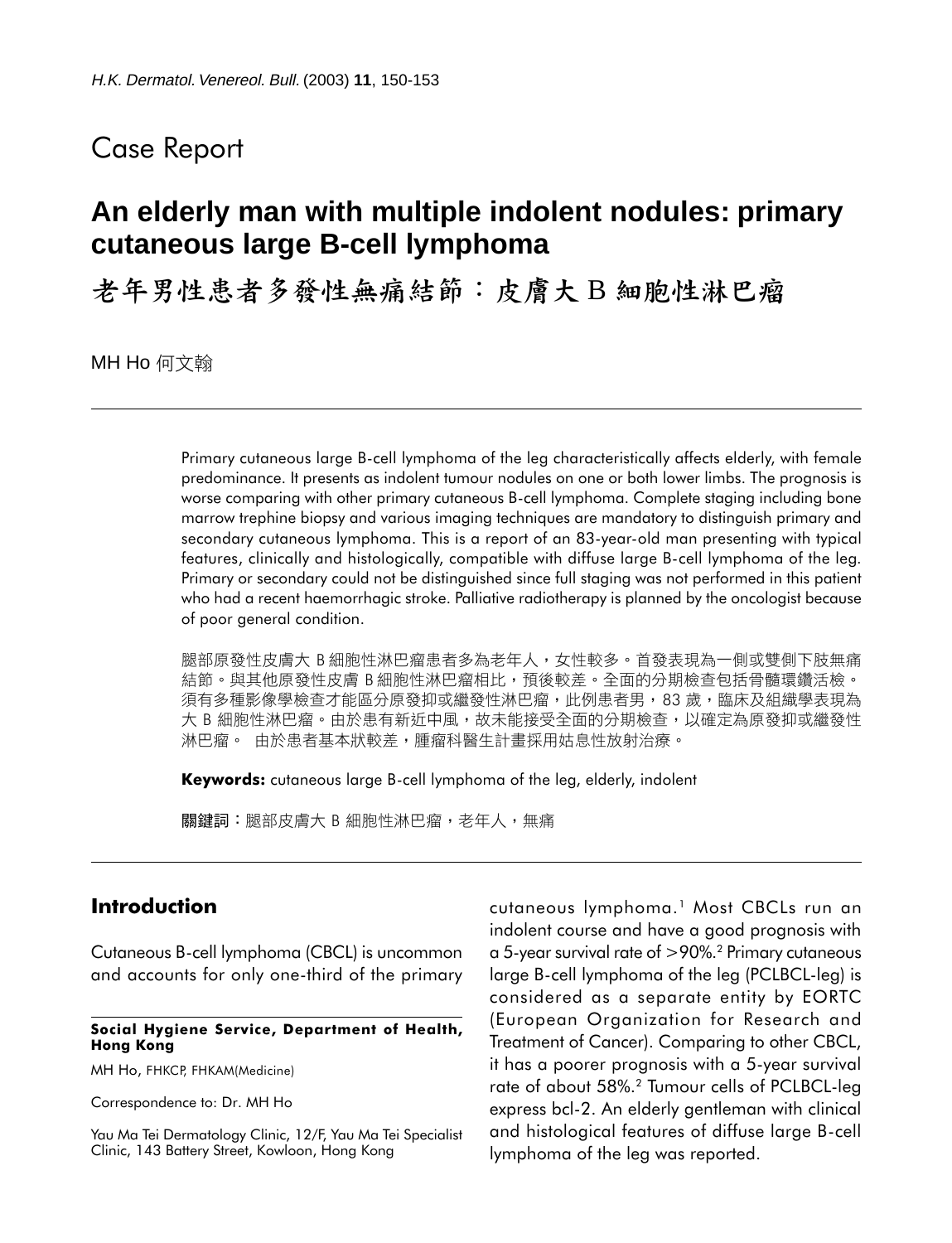### Case report

An 83-year-old gentleman presented with six months history of asymptomatic nodular lesions on his left leg. There was no history of preceding trauma. He had recently suffered from haemorrhagic stroke about two months before presenting to us. The stroke resulted in right hemiplegia and dysphasia and was managed conservatively. He had hypertension.

Clinical examination revealed multiple dusky brown nodules on left leg (Figures 1 & 2). They were non-tender. There were no palpable lymph nodes. The liver, spleen and kidneys were not palpable. The clinical differential diagnoses included cutaneous malignancies such as cutaneous lymphoma, Kaposi's sarcoma and granulomatous dermatoses of infective aetiology.

Skin biopsy of a nodule was performed and showed dense lymphoid infiltrate in the dermis forming nodular pattern focally. The lymphoid infiltrate was comprised of aggregates of large lymphoid cells with irregular nuclei, prominent nucleoli and amphophilic cytoplasm. Moderate amount of dispersed small lymphocytes were found among these large cells. Immunohistochemically, the large pleomorphic lymphoid cells expressed B-cell marker (L-26) and T-cells were found in the background. CD21 (follicular dendritic cell marker) did not highlight the follicular area. Special stain for fungal organism showed negative result. The histological features were compatible with malignant lymphoma of diffuse large B-cell type. Tissue culture for acid fast bacilli and deep fungi were negative.

Initial investigations including liver function test and lactate dehydrogenase level were normal. Complete blood count showed mild anaemia (Hb 12.4 g/dl) (normal: 13.2-16.7 g/dl). The renal function was mildly impaired with creatinine of 177 µmol/L (normal: 62-106 µmol/ L) and elevated uric acid level of 0.6 mmol/L (normal: 0.22-0.48 mmol/L). Serum Ig G level was raised at 20.77 g/L (normal: 7-16 g/L), IgA and IgM levels were normal. There was no paraprotein band detected by serum protein electrophoresis. Full staging workup was not performed because of his frail general condition.



Figure 1. Multiple dusky brown tumour nodules on the left leg.



Figure 2. Close-up view of a nodule.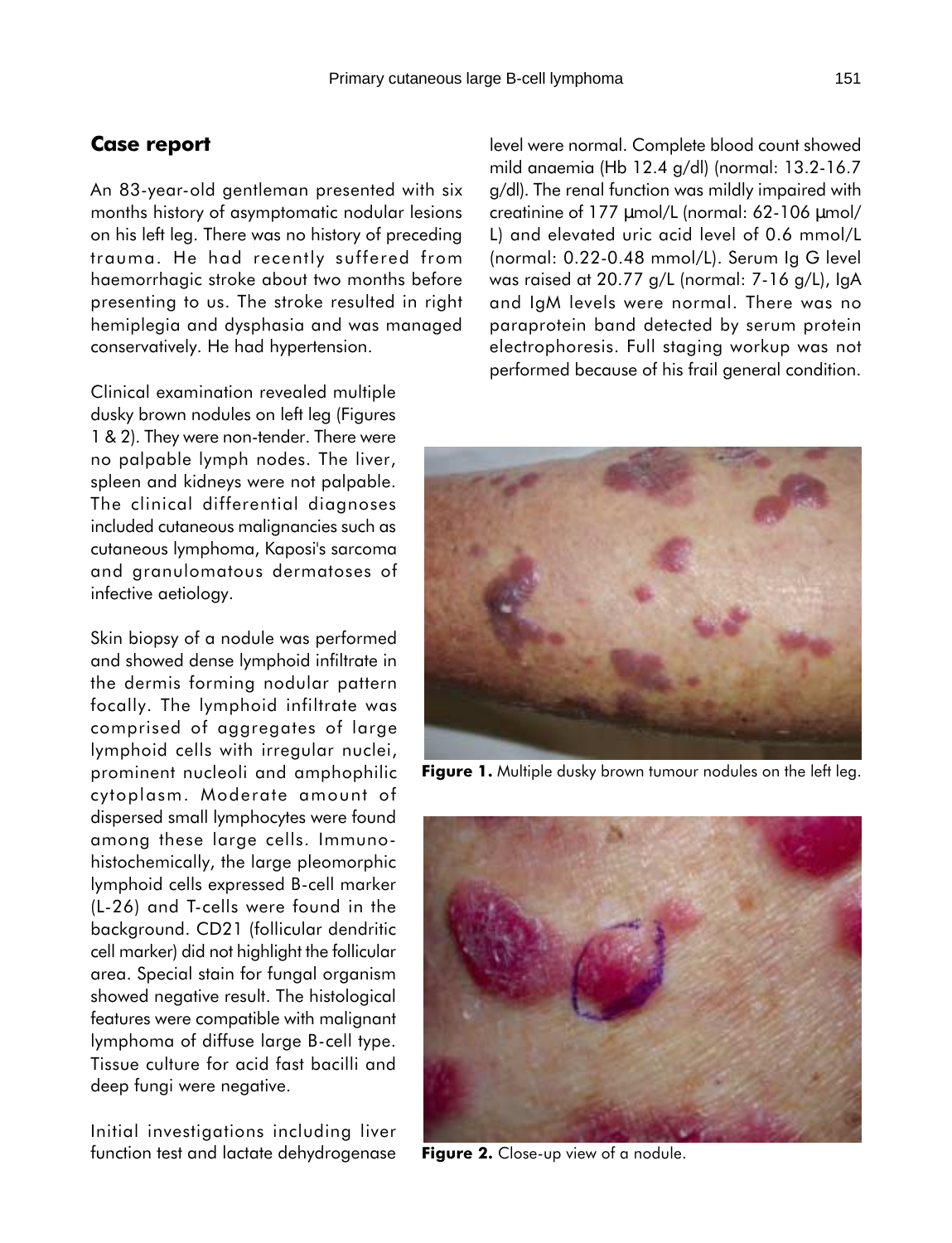The clinicopathological diagnosis of our patient was diffuse large B-cell lymphoma of the leg. Primary or secondary in origin could not be distinguished in our case because complete staging was not done.

## **Discussion**

The classification of lymphoma has undergone evolution in recent years.<sup>3-5</sup> In the last decade, the well-known classification systems include the REAL (Revised European American Classification of Lymphoma) proposed in 1994, EORTC in 1997 and the new WHO (World Health Organization) classification. The WHO classification is based on the principle of REAL. It recognises disease entities based on a combination of morphology, immunophenotype, genetics and clinical features.<sup>3</sup> No single feature is regarded as a diagnostic gold standard.

According to the new WHO classification, primary cutaneous lymphoma is defined as cutaneous disease in the absence of extracutaneous manifestation at the time of diagnosis (except in the case of mycosis fungoides and Sezary syndrome) following comprehensive staging that includes bone marrow trephine biopsy.<sup>3</sup> EORTC requires a 6-month extracutaneous disease-free period after initial diagnosis. Less than one-third of primary cutaneous lymphoma is of B-cell origin.<sup>1</sup> PCLBCL-leg is categorised by EORTC as a separate subgroup of primary CBCL.

PCLBCL-leg predominantly affects elderly female  $(M:F = 1:3-4).$ <sup>2</sup> It presents as solitary or multiple reddish brown or violaceous tumours which usually affects one lower leg. Sometimes both lower limbs can be affected. Regional lymph nodes and extracutaneous involvement may occur.<sup>6</sup> It can mimic chronic venous leg ulcer.<sup>7</sup> Relapses occur in 50% of cases.

The histological feature of diffuse large B-cell lymphoma is characterised by diffuse monomorphous dermal and/or subcutaneous proliferation of large atypical lymphocytes resembling immunoblasts or centroblasts.<sup>8</sup> These cells have large vesicular nuclei with prominent nucleoli and abundant indistinct or basophilic cytoplasm. Diffuse is defined by the absence of follicular pattern histologically and lack of CD21<sup>+</sup> follicular dendritic cells immunohistochemically.<sup>3</sup> bcl-2 protein (apoptosis inhibitor) is expressed in PCLBCL-leg but commonly absent in follicular centre cell lymphoma of trunk and head.<sup>6</sup>

Proper staging with bone marrow trephine biopsy and various imaging techniques such as ultra-sonography and computerised tomography is mandatory to differentiate primary and secondary cutaneous lymphoma. There is no controlled clinical trials in the treatment of CBCL.<sup>8</sup> Surgical excision is only effective in solitary lesion or limited disease. Radiotherapy is the first line treatment of choice since CBCL is highly sensitive to radio-therapy. It is used in localized disease. One study suggested that by inclusion of at least two centimeter of healthy skin into the irradiation field and a total dose of at least 30 Gy resulted in lower recurrence.<sup>7</sup> Perilesional injection of interferon-α 2a was reported effective in treating CBCL.<sup>9</sup> Polychemotherapy is reserved for widespread skin disease or extracutaneous involvement. CHOP (cyclophosphamide, adriamycin, vincristine and prednisolone) or COP was employed in treating primary CBCL.<sup>10</sup> The overall objective response rate was 98%, with an 89% complete remission rate and a 33% relapse rate. This study concluded that CHOP was preferable to COP because of reduction in relapse rate.

Rituximab is an anti-CD20 chimeric mouse-human monoclonal antibody.<sup>1,7,11,12</sup> CD20 is a nonglycosylated phosphoprotein which is a transmembrane protein expressed on all mature B-cells and 90% B-cell lymphoma. It acts as or controls a calcium channel and involves in B-cell proliferation and differentiation.1,7,11 In vitro, rituximab induces